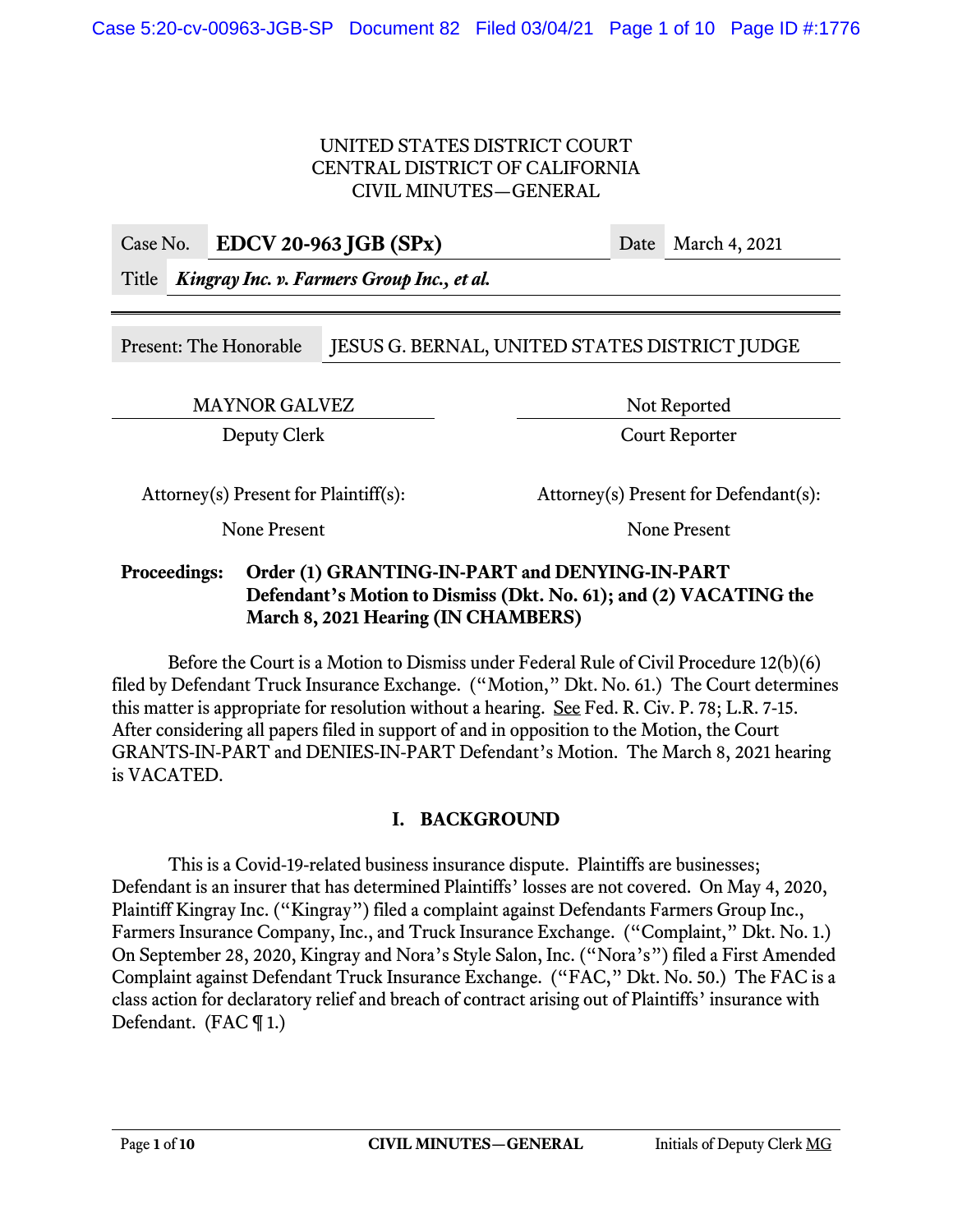On October 21, 2020, Defendant filed this Motion. (See Motion.) Plaintiffs filed their Opposition on November 11, 2020. ("Opposition," Dkt. No. 63.) Defendant replied on November 23, 2020. ("Reply," Dkt. No. 65.)

Both parties have filed significant supplemental authorities. In support of the Motion, Defendant has filed:

- Declaration of Michael Maddigan (Dkt. No. 61-2);
- Excerpts from Plaintiffs' respective insurance policies ("Nora's Policy," Dkt. No. 61- 3; "Kingray Policy," Dkt. No. 61-10);<sup>1</sup>
- April 23, 2020 Bulletin issued by the California Insurance Commissioner (Dkt. No.  $61-11$ ;<sup>2</sup>
- Notice pursuant to Local Rule 83-1.3.1 of related actions pending before courts in this District (Dkt. No. 64);
- Orders from other courts interpreting Covid-19-related insurance disputes, including:
	- o Social Life Magazine, Inc. v. Sentinel Ins. Co., No. 1:20-cv-03311-VEC, Dkt. No. 24-1 (S.D.N.Y. May 14, 2020) (Dkt. No. 61-4);
	- o Gavrilides Mgmt. Co. LLC, et al. v. Michigan Ins. Co., No. 20-258-CB (Mich. Cir. Ct. July 21, 2020) (Dkt. No. 61-5);
	- o Rose's 1, LLC, et al. v. Erie Ins. Exch., No. 2020 CA 002424 B (D.C. Super. Ct., Aug. 6, 2020) (Dkt. No. 61-6);
	- o Travelers Casualty Ins. Co. of America v. Geragos and Geragos, No. 2:20-cv-03619-PSG-E (C.D. Cal. Oct. 19, 2020) (Dkt. No. 61-7);
	- o Musso & Frank Grill Co. Inc. v. Mitsui Sumitomo Ins. USA Inc., No. 20STCV16681 (Super. Ct. Cal. Nov. 9, 2020) (Dkt. No. 65-2);
	- o DAB Dental PLLC v. Main St. Am. Prot. Ins. Co., No. 20-CA-5504, at \*6 (Fla. Cir. Ct. Nov. 10, 2020) (Dkt. No. 65-3);
	- o Boxed Food Co., LLC v. Cal. Capital Ins. Co., No. 20-cv-04571-CRB, 2020 WL 6271021 (N.D. Cal. Oct. 27, 2020) (Dkt. No. 69-1);
	- o Water Sports Kauai, Inc. v. Fireman's Fund Ins. Co., No. 20-cv-03750-WHO, 2020 WL 6562332 (N.D. Cal. Nov. 9, 2020) (Dkt. No. 69-2);
	- o Long Affair Carpet and Rug Inc. v. Liberty Mut. Ins. Co., No. SACV 20- 01713-CJC (JDEx), 2020 WL 6865774 (C.D. Cal. Nov. 12, 2020) (Dkt. No.  $69-3$ ;

2 Defendant also requests judicial notice of the contents of this bulletin published by the California Insurance Commission. The contents of government-published websites "can be accurately and readily determined from sources whose accuracy cannot reasonably be questioned." Federal Rule of Evidence 201(b)(2). The Court grants judicial notice here too.

<sup>&</sup>lt;sup>1</sup> Defendant requests judicial notice of these insurance policies. The Court finds that the policies are incorporated by reference into the FAC and grants Defendant's request. See Glenbrook Capital Ltd. P'ship v. Kuo, 525 F. Supp. 2d 1130, 1137 (N.D. Cal. 2007) (judicial notice of the text of a document referenced in a Complaint is proper under the doctrine of incorporation by reference).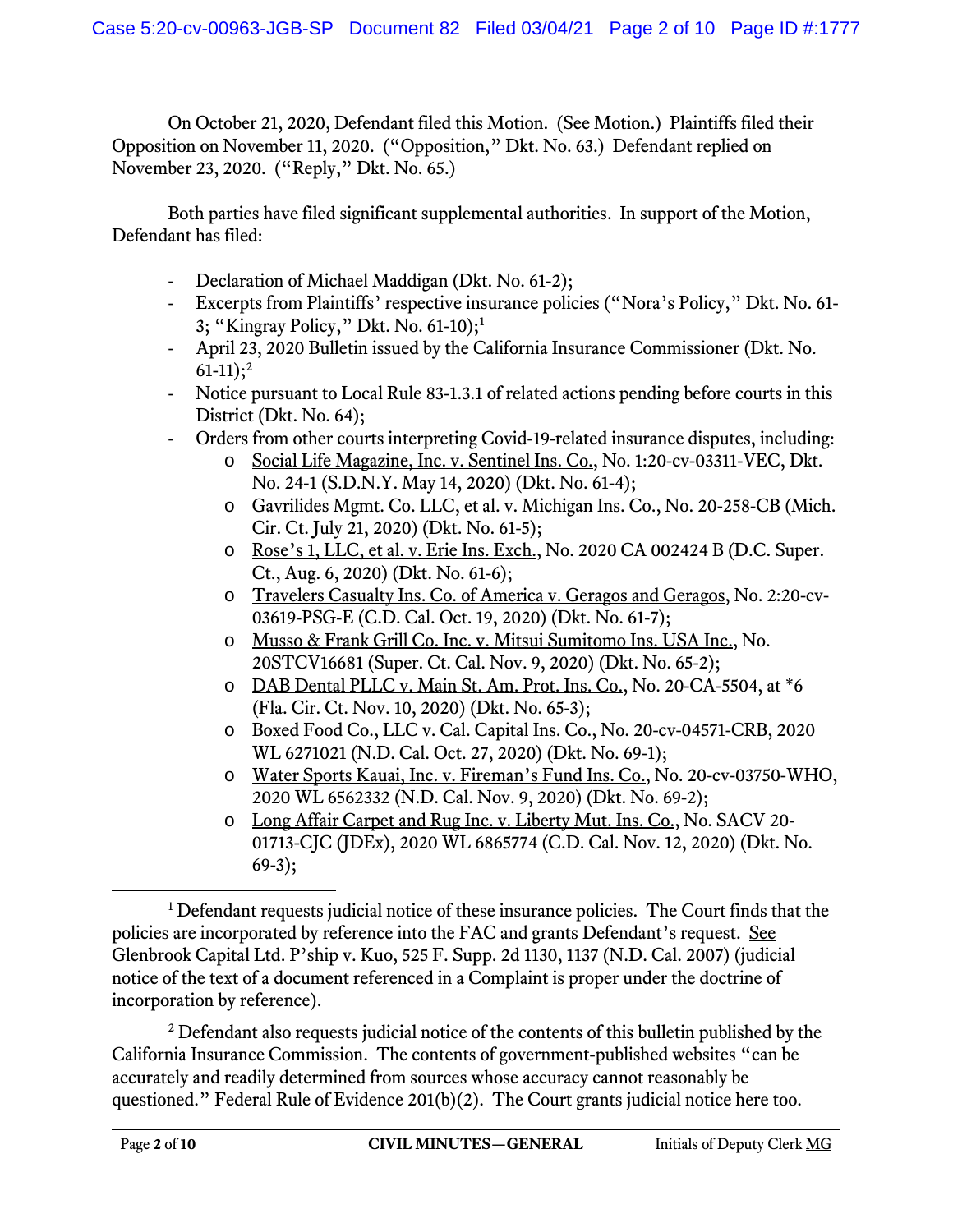- o S. Fla. ENT Assocs. Inc. v. Hartford Fire Ins. Co., No. 20-23677, 2020 WL 6864560 (S.D. Fla. Nov. 13, 2020) (Dkt. No. 69-4);
- o BBMS, LLC v. Continental Cas. Co., No. 20-0353-CV-W-BP, 2020 WL 7260035 (W.D. Mo. Nov. 30, 2020) (Dkt. No. 69-5);
- o Whiskey River on Vintage Inc. et al. v. Illinois Cas. Co., No. 4:20-cv-185-JAJ, 2020 WL 7258575 (S.D. Iowa Nov. 30, 2020) (Dkt. No. 69-6);
- o Zwillo V. Corp. v. Lexington Ins. Co., No. 4:20-00339, 2020 WL 7137110 (W.D. Mo. Dec. 2, 2020) (Dkt. No. 69-7);
- o 4431, Inc. v. Cincinnati Ins. Co., No. 5:20-cv-04396, 2020 WL 7075318 (E.D. Pa. Dec. 3, 2020) (Dkt. No. 69-8);
- o Promotional Headwear Int'l v. Cincinnati Ins. Co., No. 20-cv-2211-JAR-GEB, 2020 WL 7078735 (D. Kan. Dec. 3, 2020) (Dkt. No. 69-9);
- o Geragos & Geragos Engine Co. No. 28, LLC v. Hartford Fire Ins. Co., No. CV 20-4647-GW-MAAX, 2020 WL 7350413 (C.D. Cal. Dec. 3, 2020) (Dkt. No.  $69-10$ :
- o Hajer v. Ohio Sec. Ins. Co., No. 6:20-CV-00283, 2020 WL 7211636 (E.D. Tex. Dec. 7, 2020) (Dkt. No. 69-11);
- o HealthNOW Med. Ctr. v. State Farm Gen. Ins. Co., No. 20-4340, 2020 WL 7260055 (N.D. Cal. Dec. 10, 2020) (Dkt. No. 69-12);
- o Michael Cetta, Inc. v. Admiral Indem. Co., 20 Civ. 4612, 2020 WL 7321405 (S.D.N.Y. Dec. 11, 2020) (Dkt. No. 69-13);
- o Terry Black's Barbecue LLC et al. v. State Auto. Mut. Ins. Co. et al., No. 1:20- CV-665-RP, 2020 WL 7351246 (W.D. Tex. Dec. 14, 2020) (Dkt. No. 69-14);
- o Kirsch v. Aspen Am. Ins. Co., No. 20-11930, 2020 WL 7338570 (E.D. Mich. Dec. 14, 2020) (Dkt. No. 69-15);
- o 10012 Holdings, Inc. v. Sentinel Ins. Co. Ltd., No. 20 Civ. 4471, 2020 WL 7360252 (S.D.N.Y. Dec. 15, 2020) (Dkt. No. 69-16);
- o Prime Time Sports Grill, Inc. v. Dtw 1991 Underwriting Ltd., No. 8:20-cv-771-T-36JSS, 2020 WL 7398646 (M.D. Fla. Dec. 17, 2020) (Dkt. No. 69-17);
- o Mortar and Pestle Corp. v. Atain Specialty Ins. Co., No. 20-cv-03461-MMC, 2020 WL 7495180 (N.D. Cal. Dec. 21, 2020) (Dkt. No. 69-18);
- o Karen Trinh, DDS, Inc. v. State Farm Gen. Ins. Co., No. 5:20-cv-04265-BLF, 2020 WL 7696080 (N.D. Cal. Dec. 28, 2020) (Dkt. No. 69-19);
- o BA LAX, LLC et al. v. Hartford Fire Ins. Co., No. 2:20-cv-06344-SVW-JPR, 2021 WL 144248, at \*1 (C.D. Cal., Jan. 12, 2021) (Dkt. No. 69-20); and
- o Other cases in support (See Dkt. Nos. 75-1–75-34; 81-1–81-13).

In support of their Opposition, Plaintiffs have filed:

- Orders and transcripts from other courts interpreting Covid-19-related insurance disputes, including:
	- o N. State Deli LLC v. Cincinnati Ins. Co., No. 20-cvs-02569 (N.C. Super. Ct., Durham Cty. Oct. 9, 2020) (Dkt. No. 63-2);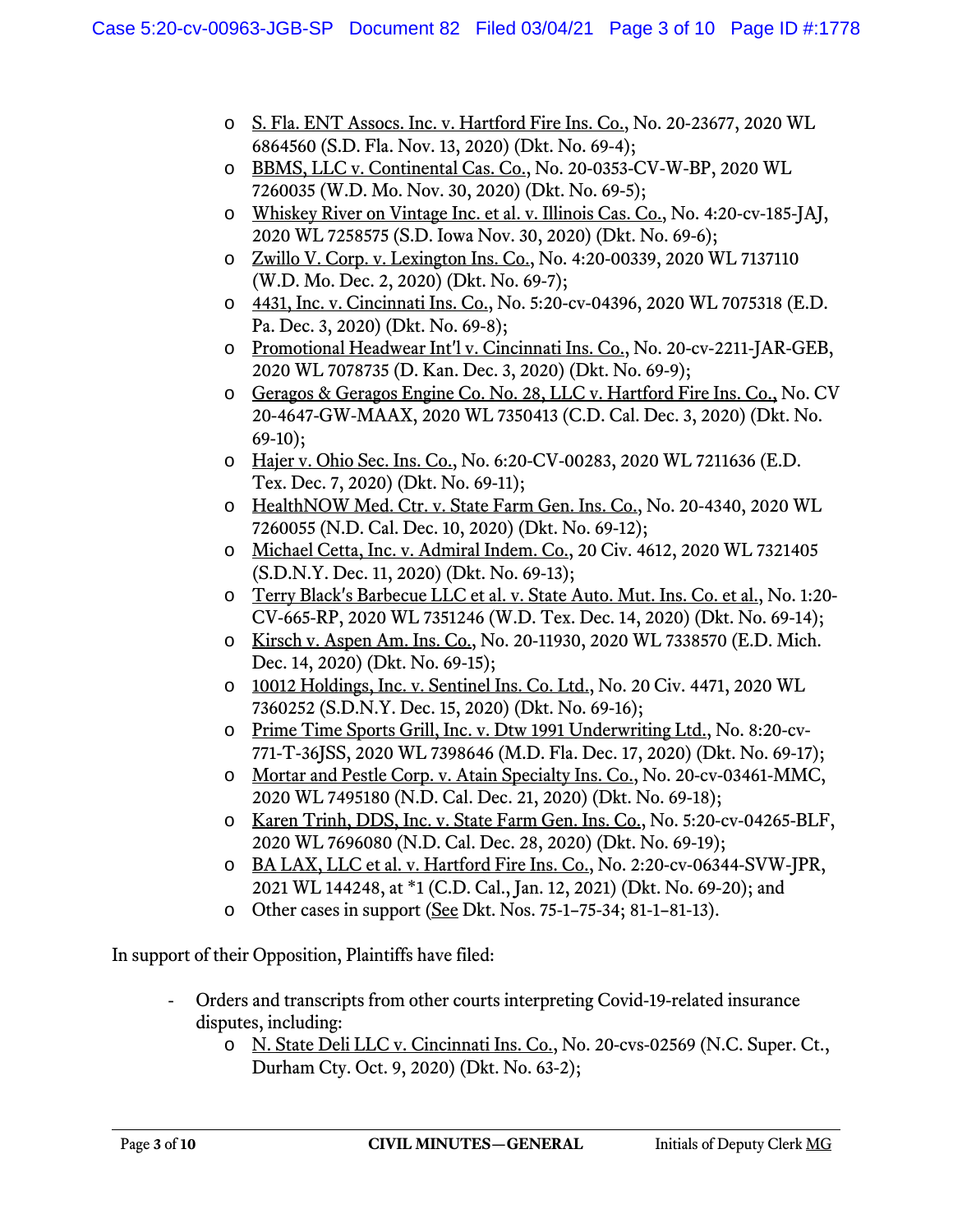- o Taps & Bourbon on Terrace, LLC v. Underwriters at Lloyds London, No. 20- CVS-02569 (Pa. Ct. Com. Pl., Philadelphia Cnty. Oct. 26, 2020) (Dkt. No. 63- 3);
- o Optical Servs. USA v. Franklin Mut. Ins. Co., No. BER-L-3681-20 (N.J. Super. Ct. Aug. 13, 2020) (Dkt. Nos. 63-4, 63-5);
- o Ridley Park Fitness, LLC v. Phil. Indem. Ins. Co., No. 01093 (Pa. Dist. Ct. Aug. 31, 2020) (Dkt. No. 63-6);
- o Francois Inc. v. Cincinnati Ins. Co., No. 20CV201416 (Oh. Cnty. Ct. Sept. 29, 2020) (Dkt. No. 63-7);
- o Elegant Massage, LLC v. State Farm Mut. Auto, Ins. Co., No. 2:20-cv-00265- RAJ-LRL (E.D. Va. Dec. 9, 2020) (Dkt. No. 67-1);
- o Henderson Rd. Rest. Sys., Inc. v. Zurich Am. Ins. Co., No. 1:20 CV 1239, 2021 WL 168422 (N.D. Ohio Jan. 19, 2021) (Dkt. No. 68-1);
- o Goodwill Indus. of Orange Cnty., Cal. v. Philadelphia Indem. Ins. Co., No. 30- 2020-01169032-CU-IC-CXC, slip op. (Cal. Super. Ct. Jan. 28, 2021) (Dkt. No. 71-1);
- o Pez Seafood DTLA, LLC v. Travelers Indem. Co., No. CV-20-4699-DMG-GJSX, 2021 WL 234355 (C.D. Cal. Jan. 20, 2021) (Dkt. No. 71-2); and
- o Other cases in support (See Dkt. Nos. 74-1; 77-1; 78-1; 80-1.)

# **II. FACTUAL ALLEGATONS**

Plaintiffs allege the following facts, which are assumed to be true for the purposes of this motion.

 Plaintiff Nora's is a corporation organized under New York law with its principal place of business in Tappan, New York. (FAC ¶ 11.) Nora's operates a beauty salon. (Id.) Plaintiff Kingray is a California corporation with its principal place of business located in La Quinta, California. (Id.  $\P$  10.) Kingray operates a sports bar and grill. (Id.) Defendant Truck is an insurance exchange organized under California law with its principal place of business located in Woodland Hills, California. (Id. ¶ 11.) Truck is a subsidiary of Farmer's Group Inc. d/b/a Farmers Underwriters Association ("Farmers") and is duly qualified and licensed to issue insurance. (Id.)

 Defendant issued the Farmers Policy No. 60669-00-43 to Kingray for the policy period of October 2, 2019, through October 2, 2020 ("Kingray's Policy"), which is attached to the FAC as Exhibit A. (Id. ¶ 13.) Defendant also issued a policy to Nora's, which Nora's renewed on or about March 11, 2020. (Id.) Plaintiffs have attached a copy of Nora's 2017-18 policy, "identical in all material respects to the operative policy," to the FAC as Exhibit B.  $(\underline{Id.})$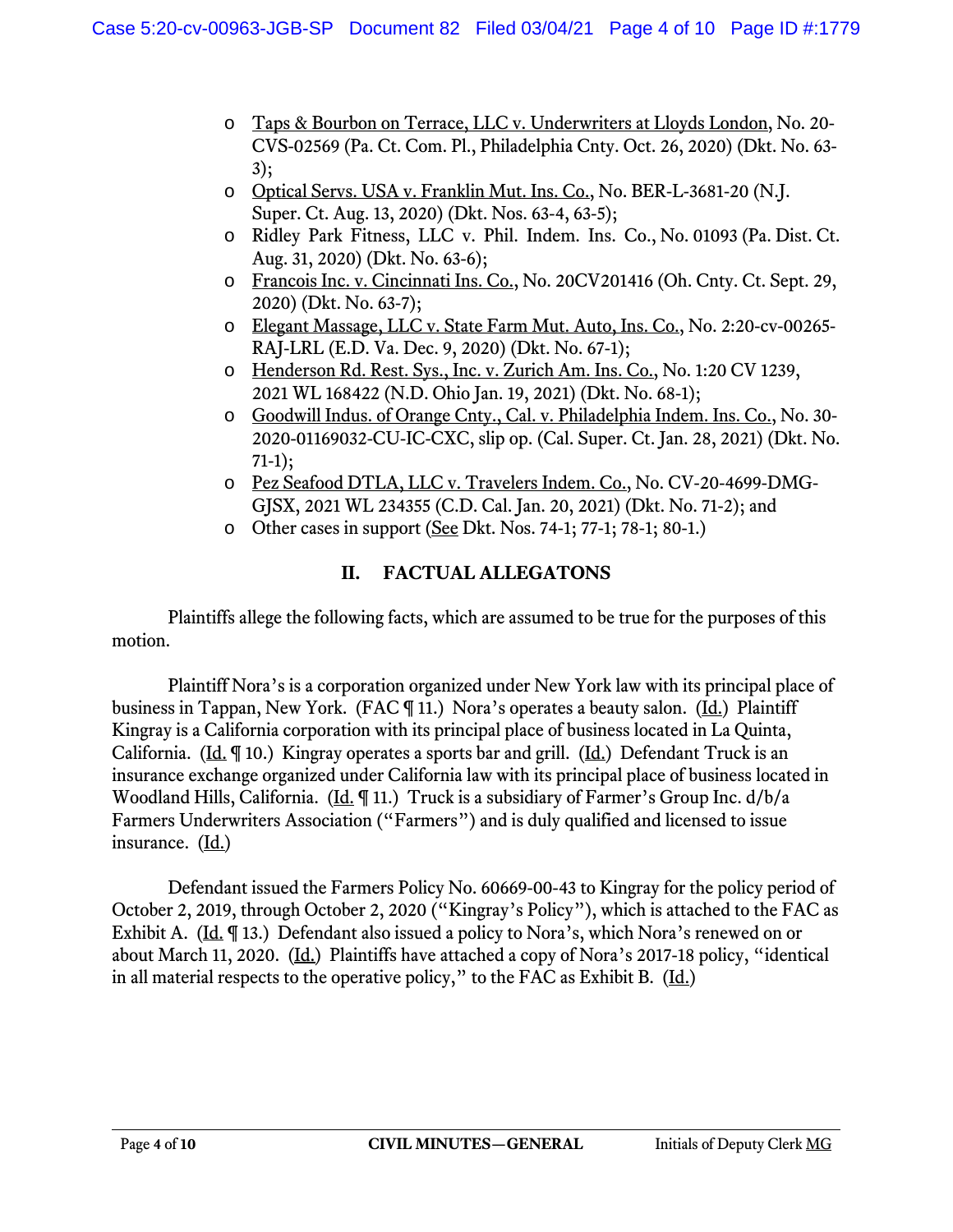Covid-19 is a deadly global pandemic, national emergency, and unprecedented crisis. (Id.  $\P\P$  2-4.)<sup>3</sup> In response to Covid-19, many state and local governments entered civil authority orders suspending or severely curtailing business operations of non-essential businesses that interact with the public. (Id. ¶ 5.) To date, almost all states within the United States, and many counties, cities, and municipalities have issued some sort of "stay-at-home" or "shelter-inplace" order requiring some businesses to close. (Id.)

 Defendant's insurance policies issued to Plaintiffs and all putative class members are standard "all risk" commercial property policies that cover loss or damage to the covered premises resulting from all risks other than those expressly excluded. (Id. ¶ 49.) Most businesses choose to purchase all risk commercial property insurance to protect themselves against losses from unforeseen catastrophic events.  $(\underline{Id} \cdot \P \cap \mathcal{T})$  In exchange for premium payments, insurance policies promise to indemnify policyholders for actual business losses incurred when business operations are involuntarily suspended. (Id.) Such coverage is commonly known as "business interruption coverage" and is standard in most all risk commercial property insurance policies, including those purchased by Plaintiffs and the putative class members. (Id.) Defendant, and most insurance companies who have issued all-risk commercial property insurance policies with business interruption coverage, is denying claims for business income losses arising out of the Covid-19 pandemic. (Id. ¶ 8.)

 In accordance with the all risk nature of Plaintiffs' policies, Defendant agreed to pay for all losses caused by a "Covered Cause of Loss," defined as any "risks of direct physical loss" unless the loss is excluded or limited in the policy. (Id. ¶ 53.)

 Kingray's policy includes a "Businessowners Special Property Coverage Form," Form BP 00 02 01 97, which provides "Business Income" coverage as follows: "We will pay for the actual loss of Business Income you sustain due to the necessary suspension of your "operations" during the 'period of restoration'. The suspension **must be caused by direct physical loss of or damage to property** at the described premises. The loss or damage must be caused by or result from a Covered Cause of Loss." (Id. ¶ 55, emphasis added.)

The Nora's policy similarly provides coverage for "Business Income" as follows: "We will pay for the actual loss of 'business income' you sustain due to the necessary suspension of 'operations' during the 'period of restoration,' but not to exceed 12 consecutive months. The suspension **must be caused by direct physical loss of or damage to property** at the 'described premises,' including personal property in the open, or in a vehicle, within 1000 feet, caused by or resulting from a Covered Cause of Loss." (Id. ¶ 56, emphasis added.)

<sup>&</sup>lt;sup>3</sup> Plaintiffs offer an exceptionally thorough account of the science behind the Covid-19 pandemic in the FAC, including the relevant facts that Covid-19 is a viral disease commonly transmitted via human-to-human contact which may also spread through fomite transmission. (See FAC ¶¶ 22-34.) Plaintiffs also thoroughly detail federal and state response to Covid-19. (Id. ¶¶ 34-48.)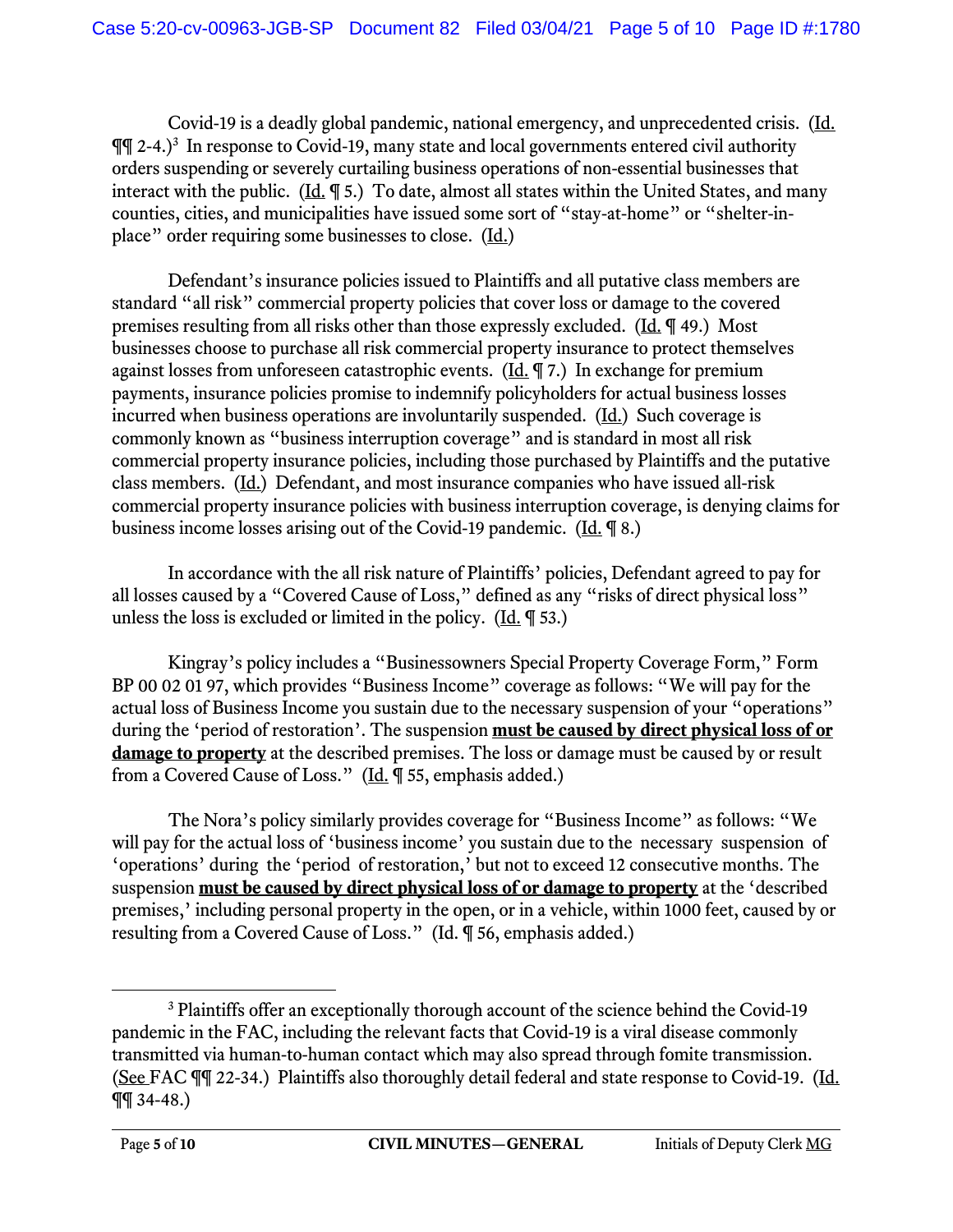In addition to "Business Income" coverage, the Nora's policy also provides "Civil Authority" coverage for "the actual loss of 'business income' you sustain and necessary Extra Expense caused by action of civil authority that prohibits access to the 'described premises' due to **direct physical loss of or damage to property, other than at the 'described premises,'** caused by or resulting from any Covered Cause of Loss . . . . This coverage begins 'after the action by the civil authority for a period of up to three consecutive weeks after coverage begins.'" (Id. ¶ 64, emphasis added.)

 The Nora's policy also covers business income from dependent properties, which gives coverage where loss is caused by the necessary suspension of operations caused by direct physical loss of or damage by a Covered Cause of Loss to "dependent property" at a premises the policy owner does not own, lease, or operate. (Id. ¶ 66.) "Dependent Property" means "premises operated by others on whom you depend to: 1. Deliver materials or services to you, or to others for your account (not including water, communication or power supply services); 2. Accept your products of services; 3. Manufacture products for delivery to your customers under contract of sale; or 4. Attract customers to your business." ( $\underline{Id}$ ,  $\P$  67.)

Both of Plaintiffs' policies define "property damage" as: "a. Physical injury to tangible property, including all resulting loss of use of that property. All such loss of use shall be deemed to occur at the time of the physical injury that caused it; or b. Loss of use of tangible property that is not physically injured. All such loss of use shall be deemed to occur at the time of the 'occurrence' that caused it." (Id. ¶ 68.)

 Plaintiffs allege that as a result of the Covid-19 civil authority orders, they and their putative class have suffered "direct physical loss of and damage to" their properties. (Id. ¶ 69.) They have been unable to use their properties for their intended purpose and have been forced to suspend and curtail business operations, rendering their properties less useful and profitable. (Id.) Both Plaintiffs have physically altered their floor plans to comply with various Covid-19 shutdown orders, which impose limited capacity and require modifications like plexiglass shields, removing tables and chairs, and hand sanitizing stations. (Id. ¶¶ 70-71.)

Plaintiffs compare the unsafe conditions of Covid-19 to an ammonia or gas leak. (Id. ¶ 74.) They also put forth a number of alternative theories as to the mechanisms by which Covid-19 has caused them to suffer "a direct physical loss of or damage to" their properties, including that shutdown orders deny access to the properties and render access to the properties uninhabitable. (Id. ¶¶ 77-79.)

 Critically, Plaintiff Kingray's policy contains certain exclusions that do not appear in the Nora's policy. (Id. ¶ 80.) Kingray's policy contains a provision which excludes "loss or damage caused by or resulting from any virus, bacterium or other microorganism that induces or is capable of inducing physical distress, illness or disease." (Id. at 22 n.26.)

 Plaintiffs both seek to represent a Nationwide class, defined as: "All persons and entities who have entered into a standard commercial property insurance policy with Truck to insure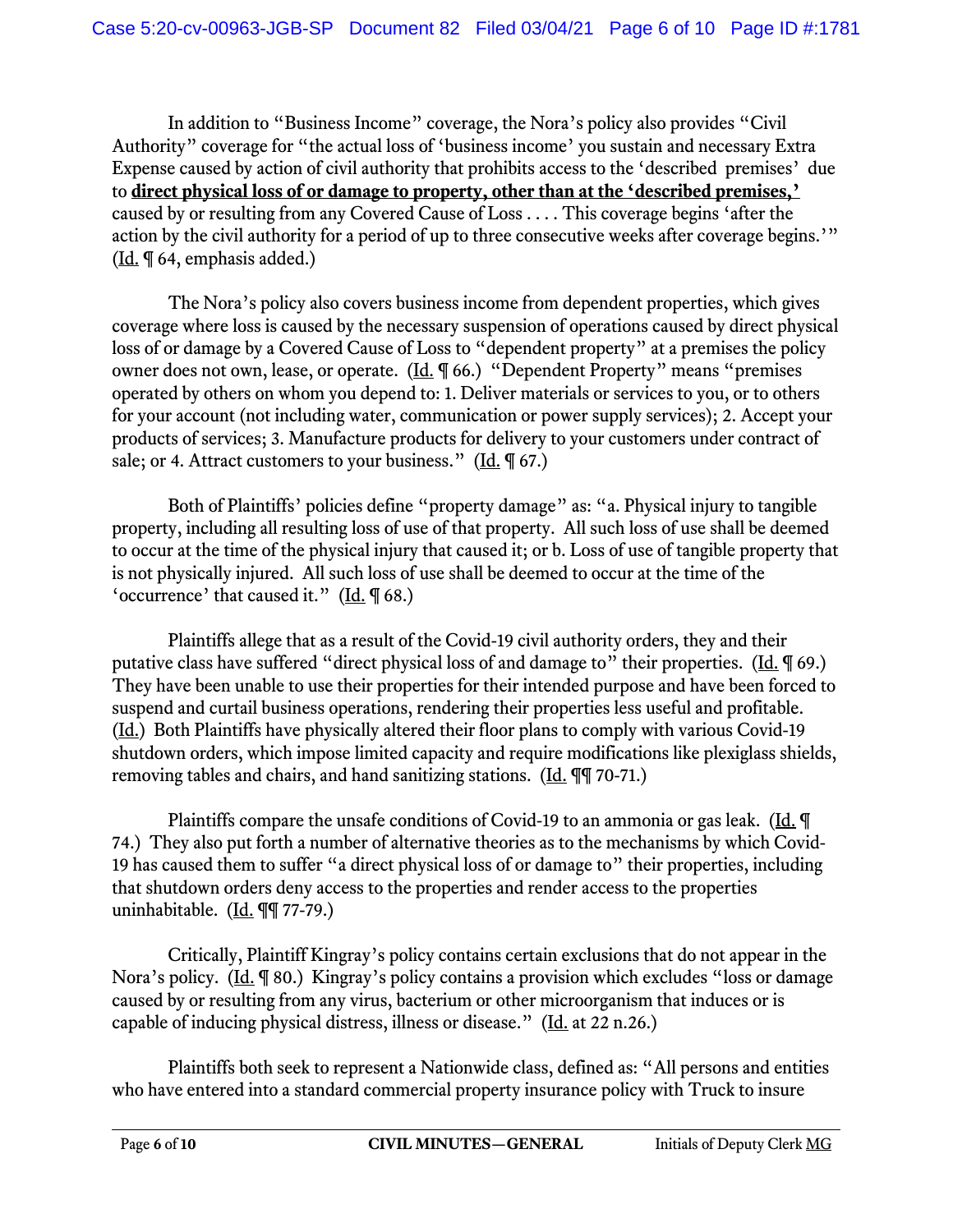property in the United States, where such policy provides for business income loss and extra expense coverage and does not exclude coverage for pandemics, and who have suffered losses due to measures put in place by a COVID-19 Civil Authority Order." (Id. at 99.)

 Nora's seeks to represent a subclass defined as: "All persons and entities who have entered into a standard commercial property insurance policy with Truck to insure property in the United States, where such policy provides for business income loss and extra expense coverage and contains no exclusion for mold, microorganisms, viruses, bacteria, and/or fungi, and who have suffered losses due to the presence of COVID-19 at the premises and/or measures put in place by a COVID-19 Civil Authority Order." (Id.)

## **III. LEGAL STANDARD**

Under Federal Rule of Civil Procedure 12(b)(6) ("Rule 12(b)(6)"), a party may bring a motion to dismiss for failure to state a claim upon which relief can be granted. Rule 12(b)(6) must be read in conjunction with Federal Rule of Civil Procedure 8(a), which requires a "short and plain statement of the claim showing that a pleader is entitled to relief," in order to give the defendant "fair notice of what the claim is and the grounds upon which it rests." Bell Atlantic Corp. v. Twombly, 550 U.S. 544, 555 (2007); see Horosny v. Burlington Coat Factory, Inc., No. 15–05005, 2015 WL 12532178, at \*3 (C.D. Cal. Oct. 26, 2015). When evaluating a Rule 12(b)(6) motion, a court must accept all material allegations in the complaint — as well as any reasonable inferences to be drawn from them — as true and construe them in the light most favorable to the non-moving party. See Doe v. United States, 419 F.3d 1058, 1062 (9th Cir. 2005); ARC Ecology v. U.S. Dep't of Air Force, 411 F.3d 1092, 1096 (9th Cir. 2005); Moyo v. Gomez, 32 F.3d 1382, 1384 (9th Cir. 1994).

"While a complaint attacked by a Rule 12(b)(6) motion to dismiss does not need detailed factual allegations, a plaintiff's obligation to provide the 'grounds' of his 'entitlement to relief' requires more than labels and conclusions, and a formulaic recitation of the elements of a cause of action will not do." Twombly, 550 U.S. at 555 (citations omitted). Rather, the allegations in the complaint "must be enough to raise a right to relief above the speculative level." Id.

To survive a motion to dismiss, a plaintiff must allege "enough facts to state a claim to relief that is plausible on its face." Twombly, 550 U.S. at 570; Ashcroft v. Iqbal, 556 U.S. 662, 129 S. Ct. 1937, 1949 (2009). "The plausibility standard is not akin to a 'probability requirement,' but it asks for more than a sheer possibility that a defendant has acted unlawfully. Where a complaint pleads facts that are 'merely consistent with' a defendant's liability, it stops short of the line between possibility and plausibility of 'entitlement to relief.'" Igbal, 556 U.S. at 678 (quoting Twombly, 550 U.S. at 556). The Ninth Circuit has clarified that (1) a complaint must "contain sufficient allegations of underlying facts to give fair notice and to enable the opposing party to defend itself effectively," and (2) "the factual allegations that are taken as true must plausibly suggest an entitlement to relief, such that it is not unfair to require the opposing party to be subjected to the expense of discovery and continued litigation." Starr v. Baca, 652 F.3d 1202, 1216 (9th Cir. 2011).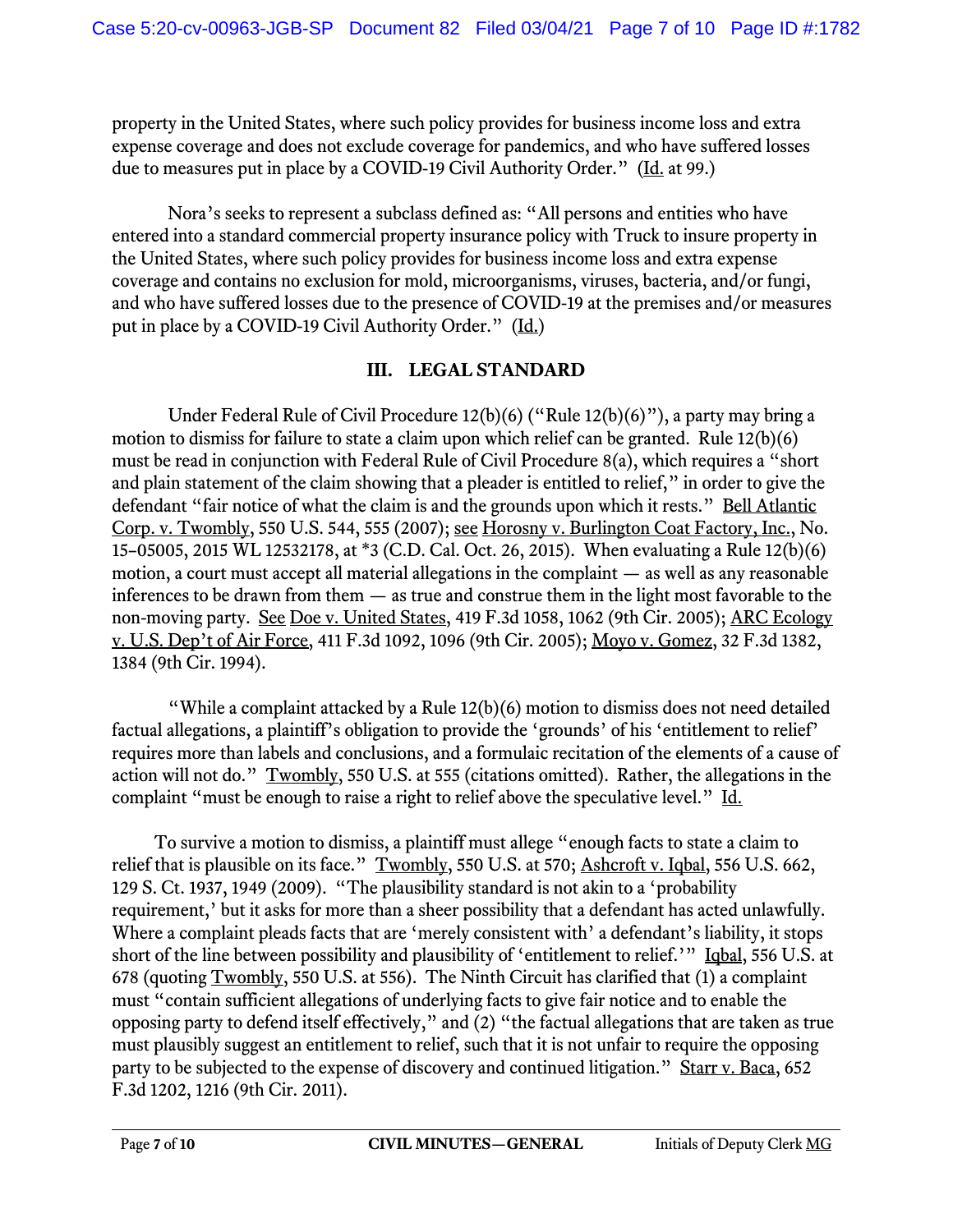#### **IV. DISCUSSION**

 As Defendant articulates in the Motion, interpretation of insurance policy is a question of state law, governed by the normal rules of contract interpretation. See Waller v. Truck Ins. Exch., Inc., 11 Cal. 4th 1, 18 (1995). California substantive law applies to the claims asserted by Kingray; New York substantive law applies to the claims asserted by Nora's. See State Farm Mut. Auto. Ins. Co. v. Super. Ct., 114 Cal. App. 4th 434, 447 (2003) (rights created by an insurance policy "are determined by the local law of the state which the parties understood was to be the principal location of the insured risk during the term of the policy[.]") (citations omitted). The goal of contract interpretation under both New York and California law is to "give effect to the mutual intention of the parties," and if "contractual language is clear and explicit, it governs." Bank of the W. v. Superior Court, 2 Cal. 4th 1254, 1264 (1992); see also Newman Myers Kreines Gross Harris P.C. v. Great Northern Ins. Co., 17 F. Supp. 3d 323, 327 (S.D.N.Y. 2014) (internal citations omitted) (applying New York law). Both parties agree that California and New York insurance law are substantially the same for the purposes of this case. (Opposition at 2 n.2, citing Motion at 9 n.3.)

 Plaintiffs' claim requires interpretation of the phrase "**caused by direct physical loss of or damage to property**". (Motion, Opposition.) If the Covid-19 pandemic and/or mandated business closures arising from the pandemic are "direct physical loss of or damage to property," Plaintiffs have adequately pleaded claims against Defendant. Plaintiffs' two articulated possibilities are that either the coronavirus itself has caused "direct physical loss of or damage to property" or, in the alternative, that state-mandated closures and new social distancing rules count as such direct physical loss or damage. (FAC.)

## **A. Plaintiff Kingray**

 Plaintiff Kingray, along with thousands of other small businesses across the United States, faces an impossible situation unprecedented in living memory. Its plight is serious and real. Unfortunately, its insurance with Defendant contains a virus exclusion that precludes its claims. (FAC ¶ 80.) The terms of an insurance policy must be construed in their "ordinary and popular sense," and, if the policy language is "clear and explicit," it governs. Palmer v. Truck Ins. Exch., 21 Cal. 4th 1109, 1115 (1999); Cal. Civ. Code § 1638 ("The language of a contract is to govern its interpretation, if the language is clear and explicit, and does not involve an absurdity.")

 The Kingray policy excludes "loss or damage caused by **or resulting from** any virus, bacterium or other microorganism that induces or is capable of inducing physical distress, illness or disease." (Id. at 22 n.26, emphasis added.) This plainly defeats Plaintiffs' theory that the coronavirus itself triggers Kingray's insurance coverage. And while it is debatable whether statemandated closures and business modifications constitute damage "caused by" a virus, it is indisputable that such closures and modifications "result[] from" a virus. If there were no coronavirus, there would be no Covid-19 pandemic, no Covid-19-related shutdowns, and no need for Kingray to close, operate at a limited capacity, or modify the floor plan of its sports bar. This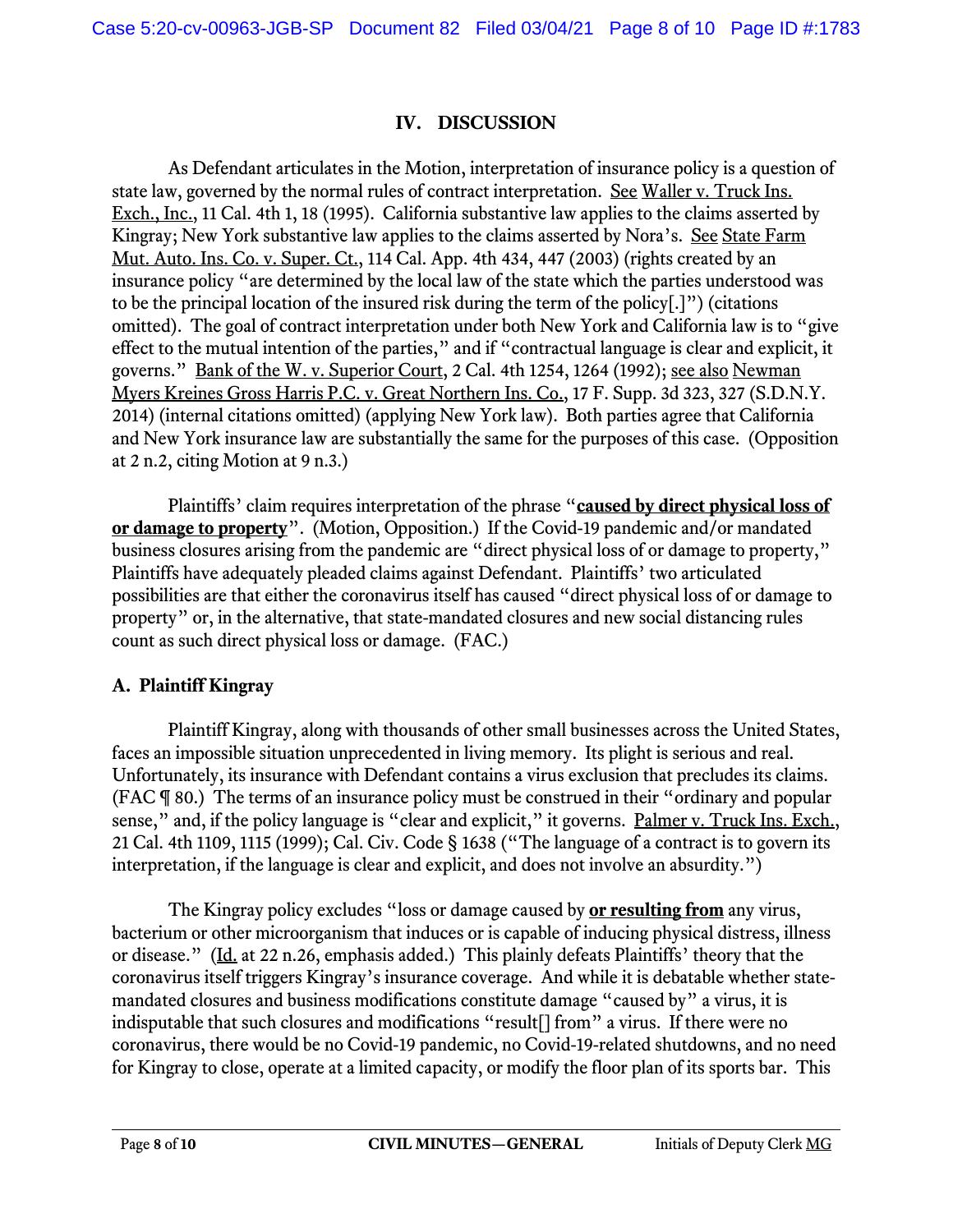causal chain is straightforward and unbroken. The relief Kingray needs will not come from its insurance policy with Defendant. Its claims must be dismissed.

#### **B. Plaintiff Nora's**

 In contrast to Kingray, the Nora's insurance policy with Defendant lacks a virus exclusion, forcing the interpretation of the central clause "direct physical loss of or damage to property." Any provision in the Nora's policy which might trigger coverage—including the civil authority provision—contains this phrase. Defendant argues that under New York law, the phrase "direct physical loss or damage" "unambiguously, requires some form of actual, physical damage to the insured premises" (Motion 12, quoting Newman Myers Kreines Gross Harris, P.C., 17 F. Supp. 3d at 331–332.) Defendant also argues that the presence of the word "physical" precludes any claim for intangible changes to a property, such as the potential presence of a virus, or order which disrupt business but do not change the property, i.e., "stay at home" orders in question here. (Motion 13, citing Iannucci v. Allstate Ins. Co., 354 F. Supp. 3d 125, 140  $(N.D.N.Y., 2018)$  ("The requirement that the loss be 'physical,' ... is widely held to ... preclude any claim against the property insurer when the insured merely suffers a detrimental economic impact unaccompanied by a distinct, demonstrable, physical alteration of the property.'") (quoting 10A Couch on Ins. § 148:46).)

 Nora's, for its part, argues that because its policy was an "all risk" policy, is it entitled to recovery "for all fortuitous losses not resulting from misconduct or fraud, unless the policy contains a specific provision expressly excluding the loss from coverage." (Opposition at 3, quoting C.H. Leavell & Co. v. Fireman's Fund Ins. Co., 372 F.2d 784, 787 (9th Cir. 1967).) Nora's further argues that the various applicable "stay at home" orders constitute direct physical loss of property because they rendered the property unusable, useless, and uninhabitable. (Opposition at 5.) However, the general category of insurance offered does not answer the question of what "direct physical loss of or damage to property" means.

Nora's most compelling argument surrounds the disjunctive "or." It argues that "or" demonstrates that "physical loss" is different from "physical damage." (Opposition at 6.) This is obviously true. But it is odd that Nora's separates the phrase "direct physical loss of or damage to property" into "direct physical loss" and "physical damage." Why would the word "direct" modify only "loss" but "physical" modify both "loss" and "damage"? The most natural reading of the phrase is that Nora's is insured for direct physical loss of its property and also insured for direct physical damage to its property.

 Neither the virus nor its accompanying stay-at-home orders caused "direct physical damage to" the property of Nora's. The property is still standing in essentially the same condition as it was before the pandemic. The ordinary meaning of "direct physical damage" to property requires physical destruction—partial or complete—and cannot be abstract or attenuated.